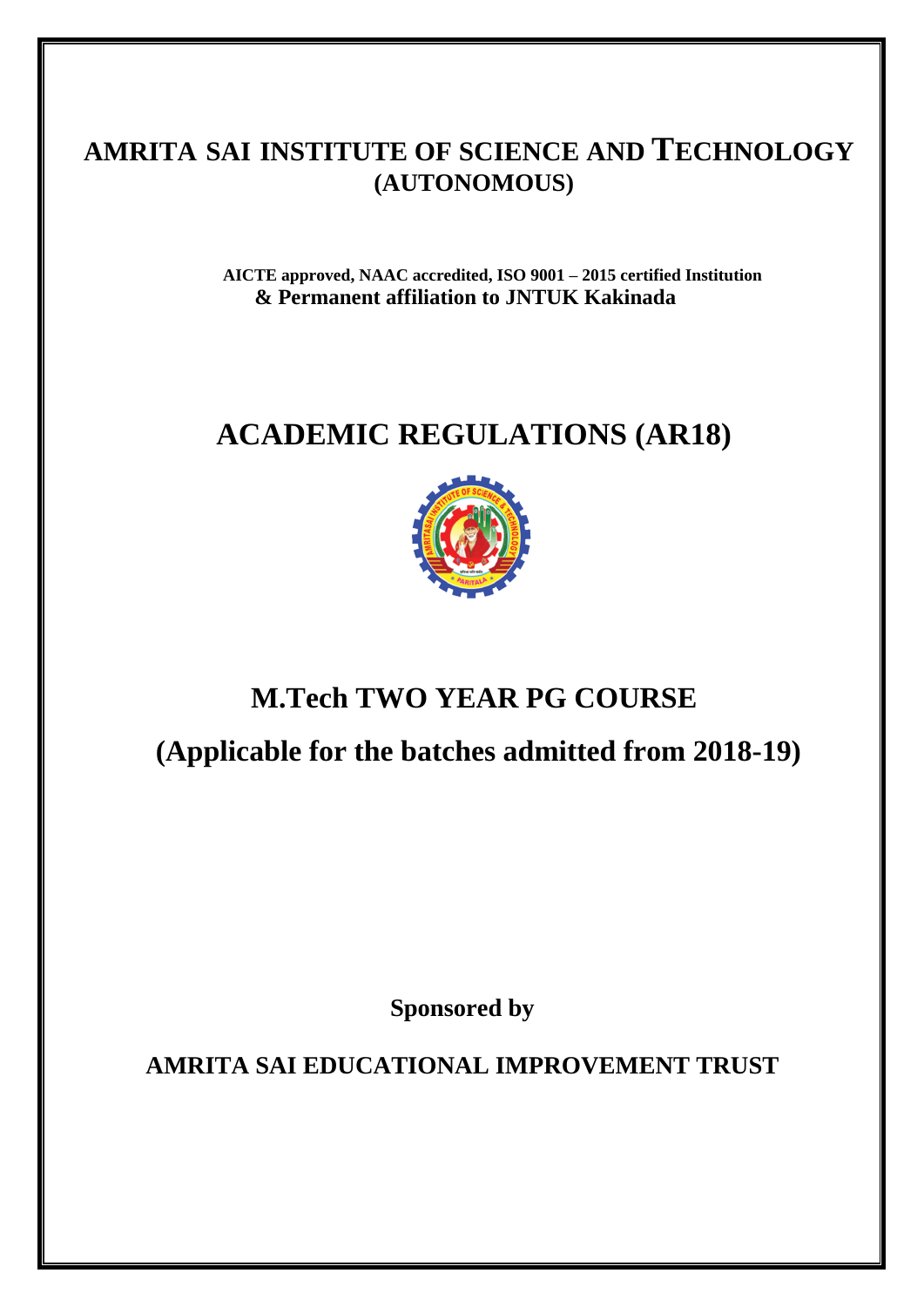### **ACADEMIC REGULATIONS (AR18) FOR M. Tech (REGULAR) DEGREE COURSE**

Applicable for the students of M. Tech (Regular) Course from the Academic Year 2018-19 onwards

The M. Tech Degree of Jawaharlal Nehru Technological University Kakinada shall be conferred on candidates who are admitted to the program and who fulfill all the requirements for the award of the Degree.

### **1.0 ELIGIBILITY FOR ADMISSIONS**

Admission to the above program shall be made subject to eligibility, qualification and specialization as prescribed by the college from time to time.

Admissions shall be made on the basis of merit/rank obtained by the candidates at the qualifying Entrance Test conducted by the college or on the basis of any other order of merit as approved by the college, subject to reservations as laid down by the Govt. from time to time.

### **2.0 AWARD OF M. Tech DEGREE**

- 2.1 A student shall be declared eligible for the award of the M. Tech Degree, if he pursues a course of study in not less than two and not more than four academic years.
- 2.2 The student shall register for all 80 credits and secure all the 80 credits.
- 2.3 The minimum instruction days in each semester are 90.

## **3.0 A. COURSES OF STUDY**

The following specializations are offered at present for the M. Tech course of study.

- 1. M.Tech- Structural Engineering
- 2. M.Tech- Power Electronics
- 3. M.Tech- Digital Electronics and Communication Systems
- 4. M.Tech- VLSI & Embedded System Design
- 5. M.Tech- Computer Science & Engineering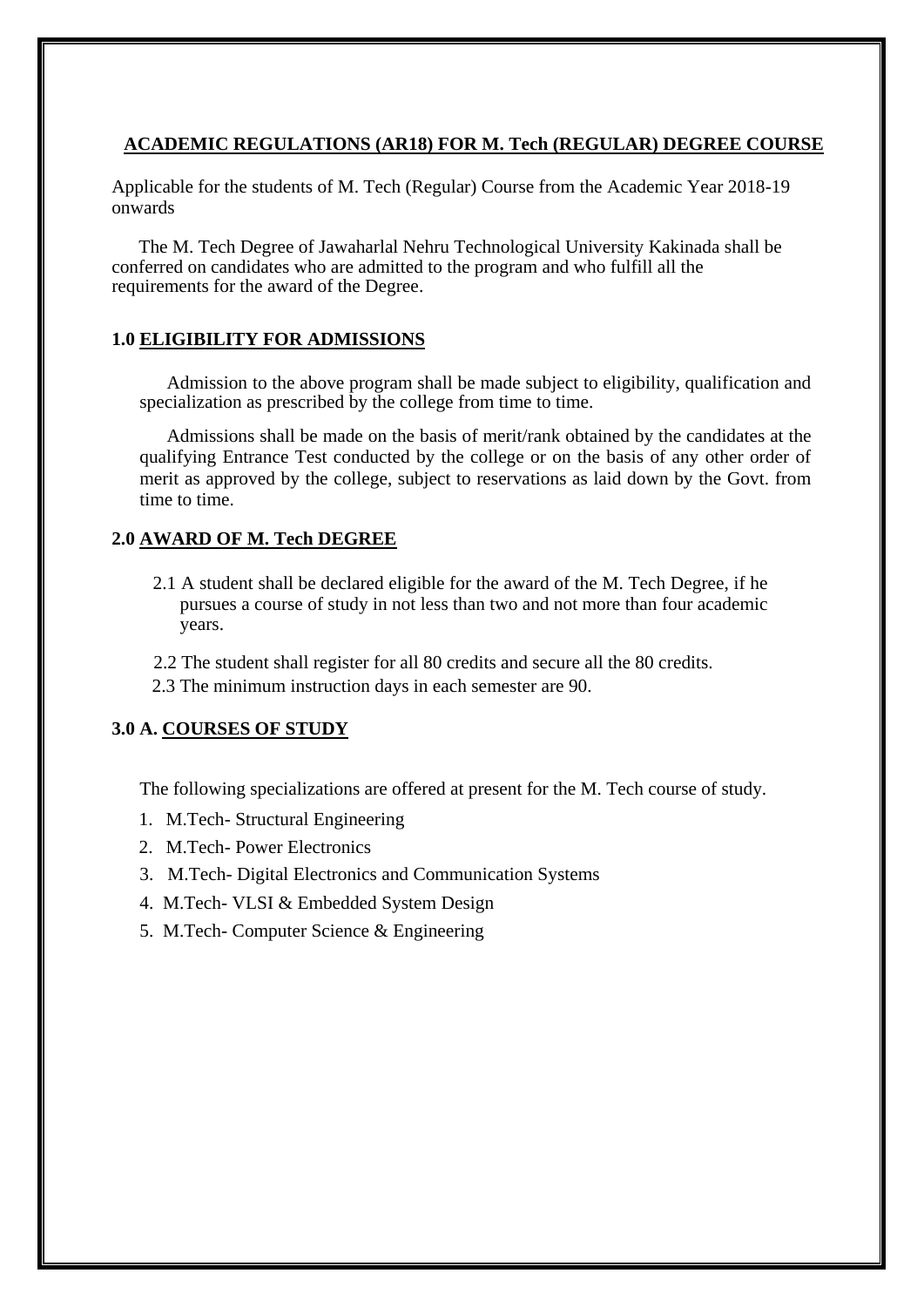| <b>CIVIL</b> | 1. M.Tech- Structural Engineering                                                                  |  |  |
|--------------|----------------------------------------------------------------------------------------------------|--|--|
| EEE          | 1. M. Tech-Power Electronics                                                                       |  |  |
| <b>ECE</b>   | 1.M.Tech- Digital Electronics and Communication Systems<br>2.M.Tech- VLSI & Embedded System Design |  |  |
| <b>CSE</b>   | 1.M.Tech- Computer Science & Engineering                                                           |  |  |

## **3.0 B. Departments offering M. Tech Programmes with specializations are noted below:**

## **4.0 ATTENDANCE**

- 4.1 A student shall be eligible to write college end examinations if he acquires a minimum of 75% of attendance in aggregate of all the subjects.
- 4.2 Condonation of shortage of attendance in aggregate up to 10% (65% and above and below 75%) in each semester shall be granted by the College Academic Committee.
- 4.3 Shortage of Attendance below 65% in aggregate shall not be condoned.
- 4.4 Students whose shortage of attendance is not condoned in any semester are not eligible to write their end semester examination of that class.
- 4.5 A prescribed fee shall be payable towards condonation of shortage of attendance.
- 4.6 A student shall not be promoted to the next semester unless he satisfies the attendance requirement of the present semester, as applicable. They may seek readmission into that semester when offered next. If any candidate fulfills the attendance requirement in the present semester, he shall not be eligible for readmission into the same class.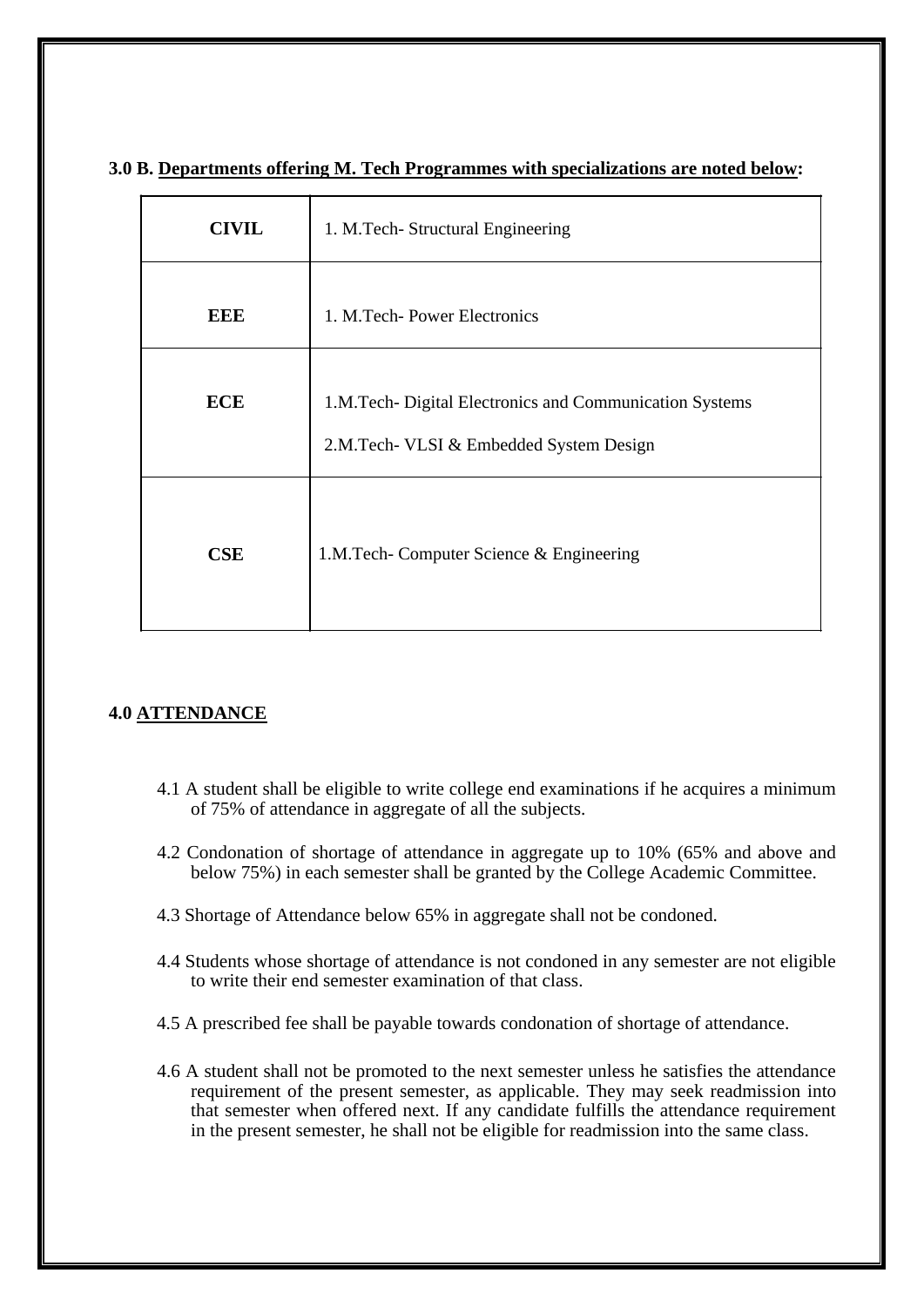### **5.0 EVALUATION**

The performance of the candidate in each semester shall be evaluated subject-wise, with a maximum of 100 marks for theory and 100 marks for practicals, on the basis of Internal Evaluation and End Semester Examination.

- 5.1 For the theory subjects 60 marks shall be awarded based on the performance in the End Semester Examination and 40 marks shall be awarded based on the Internal Evaluation. The internal evaluation shall be made based on the **average** of the marks secured in the two Mid Term-Examinations conducted-one in the middle of the Semester and the other immediately after the completion of instruction. Each mid term examination shall be conducted for a total duration of 120 minutes with 4 questions (without choice) each question for 10 marks. End semester examination is conducted for 60 marks for 5 questions to be answered out of 8 questions.
- 5.2 For practical subjects, 60 marks shall be awarded based on the performance in the End Semester Examinations and 40 marks shall be awarded based on the day-to-day performance as Internal Marks.
- 5.3 There shall be two seminar presentations during III semester and IV semester. For seminar, a student under the supervision of a faculty member, shall collect the literature on a topic and critically review the literature and submit it to the department in a report form and shall make an oral presentation before the Project Review Committee consisting of Head of the Department, Supervisor and two other senior faculty members of the department. For each Seminar there will be only internal evaluation of 50 marks. A candidate has to secure a minimum of 50% of marks to be declared successful.
- 5.4 A candidate shall be deemed to have secured the minimum academic requirement in a subject if he secures a minimum of 40% of marks in the End semester Examination and a minimum aggregate of 50% of the total marks in the End Semester Examination and Internal Evaluation taken together.
- 5.5 In case the candidate does not secure the minimum academic requirement in any subject (as specified in 5.4) he has to reappear for the End semester Examination in that subject. A candidate shall be given one chance to re-register for each subject provided the internal marks secured by a candidate are less than 50% and has failed in the end examination. In such a case, the candidate must re-register for the subject(s) and secure the required minimum attendance. The candidate's attendance in the re-registered subject(s) shall be calculated separately to decide upon his eligibility for writing the end examination in those subject(s). In the event of the student taking another chance, his internal marks and end examination marks obtained in the previous attempt stand cancelled. For re-registration the candidates have to apply to the college through the college by paying the requisite fees and get approval from the college before the start of the semester in which re-registration is required.
- 5.6 In case the candidate secures less than the required attendance in any re registered subject (s), he shall not be permitted to write the End Examination in that subject. He shall again re-register the subject when next offered.
- 5.7 Laboratory examination for M. Tech. courses must be conducted with two Examiners, one of them being the Laboratory Class Teacher or teacher of the respective college and the second examiner shall be appointed by the college from the panel of examiners submitted by the respective college.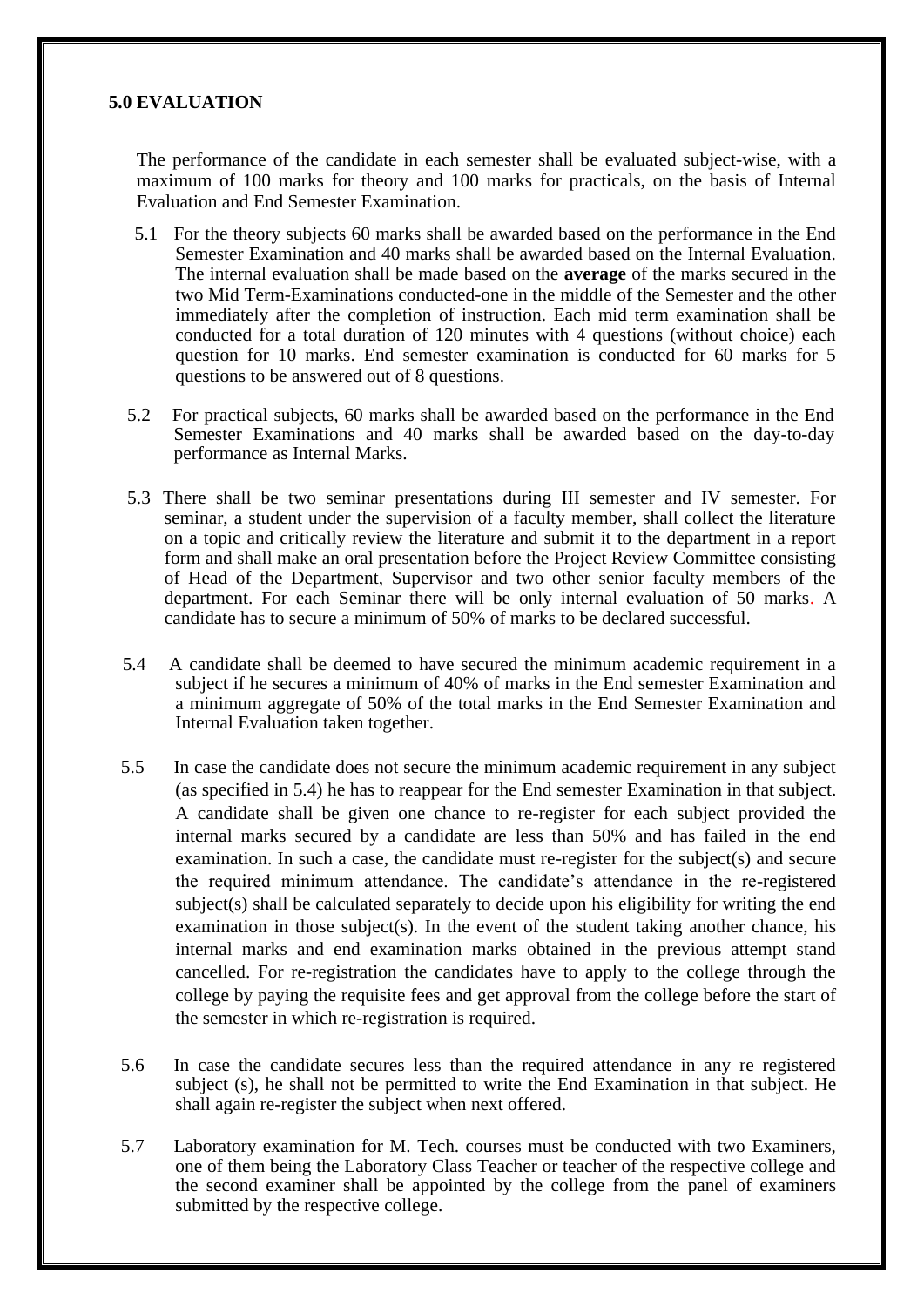## **6.0 EVALUATION OF PROJECT/DISSERTATION WORK**

Every candidate shall be required to submit a thesis or dissertation on a topic approved by the Project Review Committee.

- 6.1 A Project Review Committee (PRC) shall be constituted with Head of the Department and two other senior faculty members.
- 6.2 Registration of Project Work: A candidate is permitted to register for the project work after satisfying the attendance requirement of all the subjects, both theory and practical.
- 6.3 After satisfying 6.2, a candidate has to submit, in consultation with his project supervisor, the title, objective and plan of action of his project work for approval. The student can initiate the Project work, only after obtaining the approval from the Project Review Committee (PRC).
- 6.4 If a candidate wishes to change his supervisor or topic of the project, he can do so with the approval of the Project Review Committee (PRC). However, the Project Review Committee (PRC) shall examine whether or not the change of topic/supervisor leads to a major change of his initial plans of project proposal. If yes, his date of registration for the project work starts from the date of change of Supervisor or topic as the case may be.
- 6.5 A candidate shall submit his status report in two stages at least with a gap of 3 months between them.
- 6.6 The work on the project shall be initiated at the beginning of the II year and the duration of the project is two semesters. A candidate is permitted to submit Project Thesis only after successful completion of theory and practical course with the approval of PRC not earlier than 40 weeks from the date of registration of the project work. The candidate has to pass all the theory and practical subjects before submission of the Thesis.
- 6.7 Three copies of the Project Thesis certified by the supervisor shall be submitted to the College/School/Institute.
- 6.8 The thesis shall be adjudicated by one examiner selected from other universities/autonomous colleges. For this, the Principal of the College will select one examiner from a panel of five examiners proposed by controller of examination with the help of supervisor, who are eminent in that field.
- 6.9 If the report of the examiner is not favorable, the candidate shall revise and resubmit the Thesis, in the time frame as decided by the PRC. If the report of the examiner is unfavorable again, the thesis shall be summarily rejected. The candidate has to re-register for the project and complete the project within the stipulated time after taking the approval from the college.
- 6.10 If the report of the examiner is favorable, Viva-Voce examination shall be conducted by a board consisting of the Supervisor, Head of the Department and the examiner who adjudicated the Thesis. The Board shall jointly report the candidate's work as one of the following:

(i) Excellent (ii) Good (iii)Satisfactory (iv) Unsatisfactory

The Head of the Department shall coordinate and make arrangements for the conduct of Viva-Voce examination.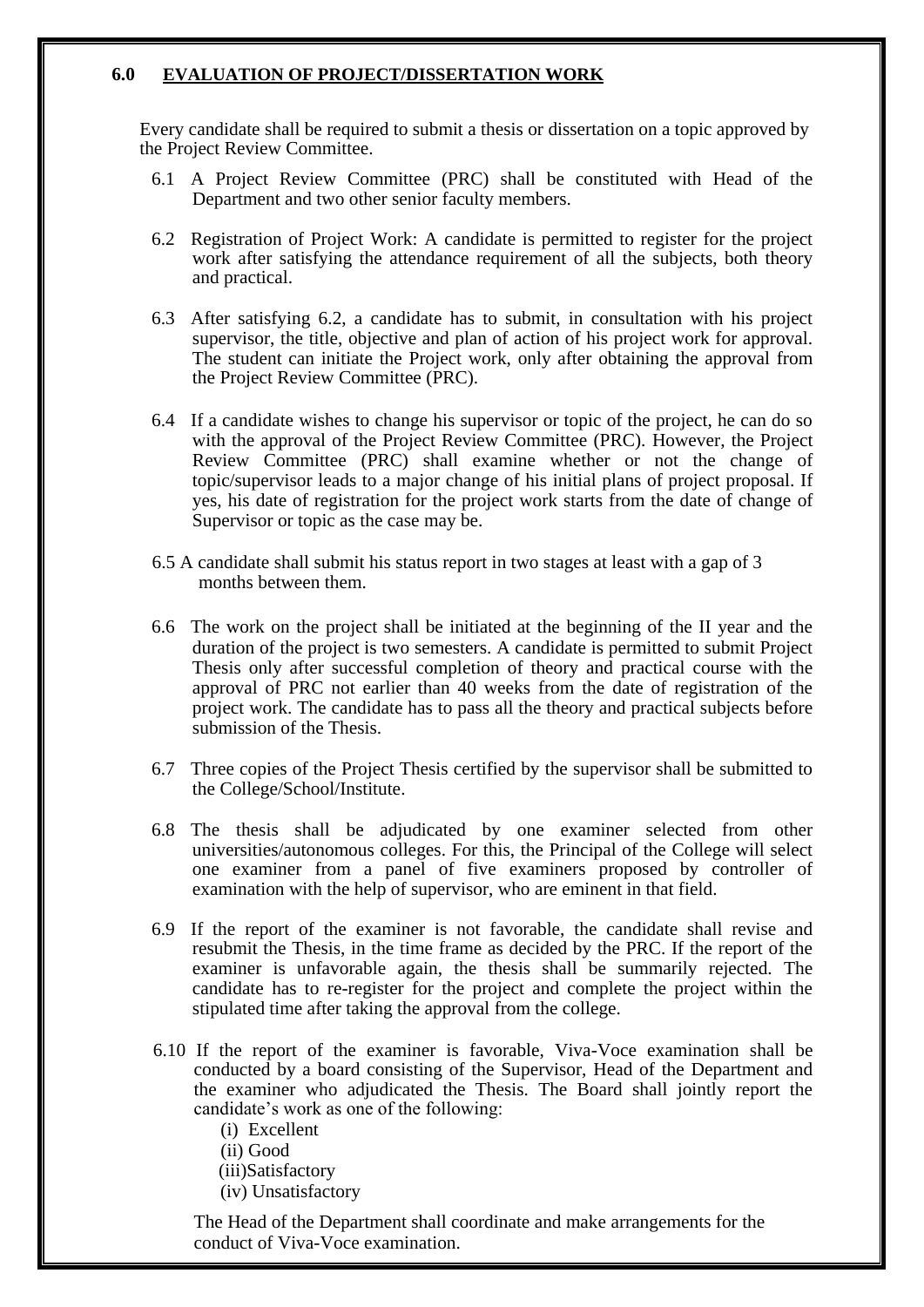6.11 If the report of the Viva-Voce is unsatisfactory, the candidate shall retake the Viva-Voce examination only after three months. If he fails to get a satisfactory report at the second Viva-Voce examination, the candidate has to re-register for the project and complete the project within the stipulated time after taking the approval from the college.

#### **7. CGPA**

| <b>Marks</b><br>Range<br><b>Theory</b><br>$(Max-100)$ | <b>Marks Range</b><br>Lab<br>$(Max - 75)$ | Letter<br>Grade | <b>Level</b> | <b>Grade Point</b> |
|-------------------------------------------------------|-------------------------------------------|-----------------|--------------|--------------------|
| > 90                                                  | $\geq 67$                                 | $\Omega$        | Outstanding  | 10                 |
| $≥85$ to <90                                          | $>60$ to $<67$                            | S               | Excellent    | 9                  |
| $>80$ to $< 85$                                       | $>52$ to $< 60$                           | A               | Very Good    | 8                  |
| $>70$ to $< 80$                                       | $>45$ to $<52$                            | B               | Good         | 7                  |
| $>60$ to $< 70$                                       | $>37$ to $<45$                            | C               | Fair         | 6                  |
| $≥ 50$ to $≤ 60$                                      | $>30$ to $<37$                            | D               | Satisfactory | 5                  |
| $<$ 40                                                | $<$ 30                                    | F               | Fail         | 0                  |
|                                                       |                                           |                 | Absent       |                    |

#### **Computation of SGPA**

The following procedure is to be adopted to compute the Semester Grade Point Average. (SGPA) and Cumulative Grade Point Average (CGPA):

The **SGPA** is the ratio of sum of the product of the number of credits with the grade points scored by a student in all the courses taken by a student and the sum of the number of credits of all the courses undergone by a student, i.e.

### **SGPA (Si) =** ∑ **(Ci X Gi) /** ∑ **Ci**

Where Ci is the number of credits of the  $i<sup>th</sup>$  course and Gi is the grade point scored by the student in the  $i<sup>th</sup>$  course.